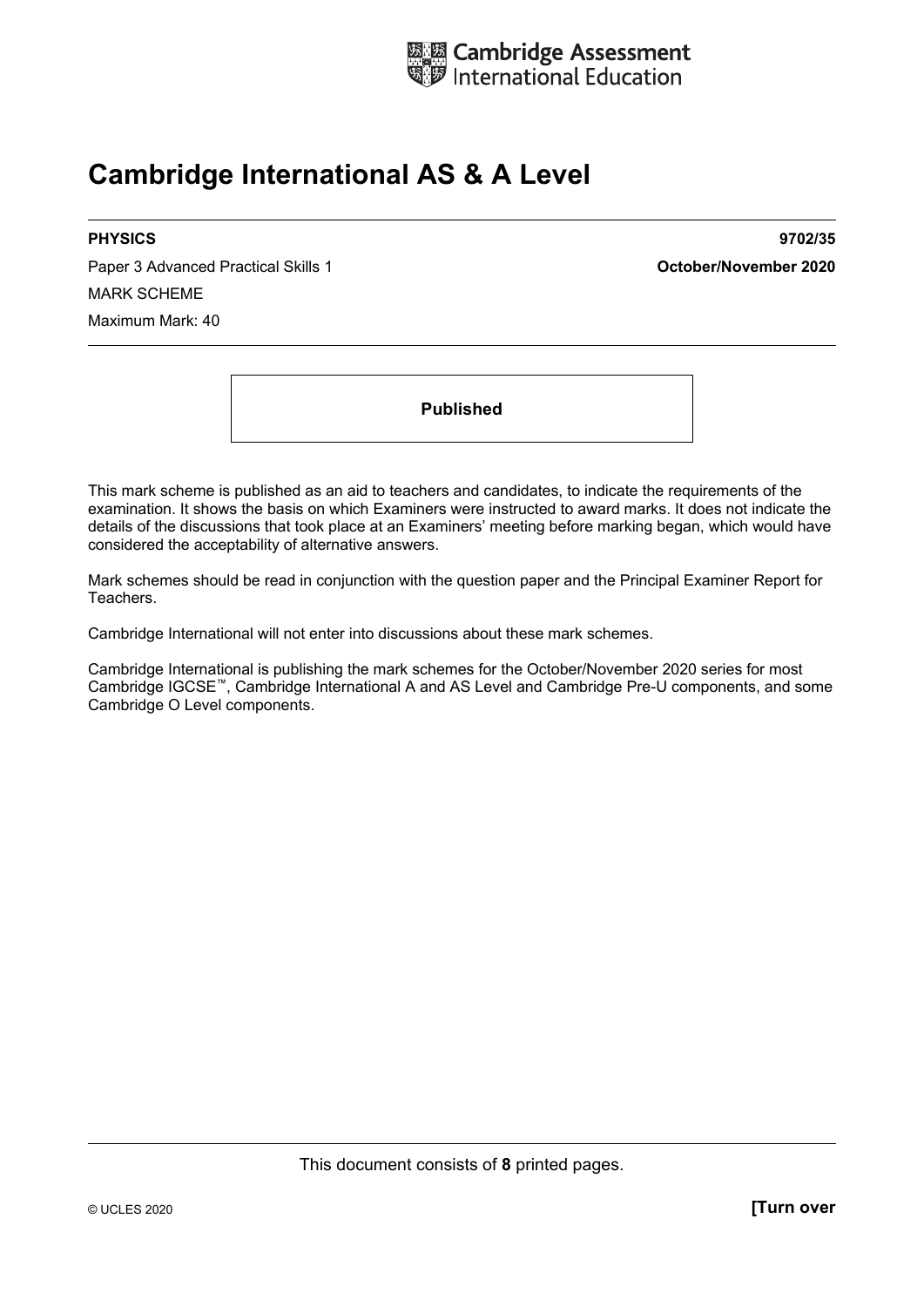#### **Generic Marking Principles**

These general marking principles must be applied by all examiners when marking candidate answers. They should be applied alongside the specific content of the mark scheme or generic level descriptors for a question. Each question paper and mark scheme will also comply with these marking principles.

GENERIC MARKING PRINCIPLE 1:

Marks must be awarded in line with:

- the specific content of the mark scheme or the generic level descriptors for the question
- the specific skills defined in the mark scheme or in the generic level descriptors for the question
- the standard of response required by a candidate as exemplified by the standardisation scripts.

GENERIC MARKING PRINCIPLE 2:

Marks awarded are always **whole marks** (not half marks, or other fractions).

GENERIC MARKING PRINCIPLE 3:

Marks must be awarded **positively**:

- marks are awarded for correct/valid answers, as defined in the mark scheme. However, credit is given for valid answers which go beyond the scope of the syllabus and mark scheme, referring to your Team Leader as appropriate
- marks are awarded when candidates clearly demonstrate what they know and can do
- marks are not deducted for errors
- marks are not deducted for omissions
- answers should only be judged on the quality of spelling, punctuation and grammar when these features are specifically assessed by the question as indicated by the mark scheme. The meaning, however, should be unambiguous.

GENERIC MARKING PRINCIPLE 4:

Rules must be applied consistently, e.g. in situations where candidates have not followed instructions or in the application of generic level descriptors.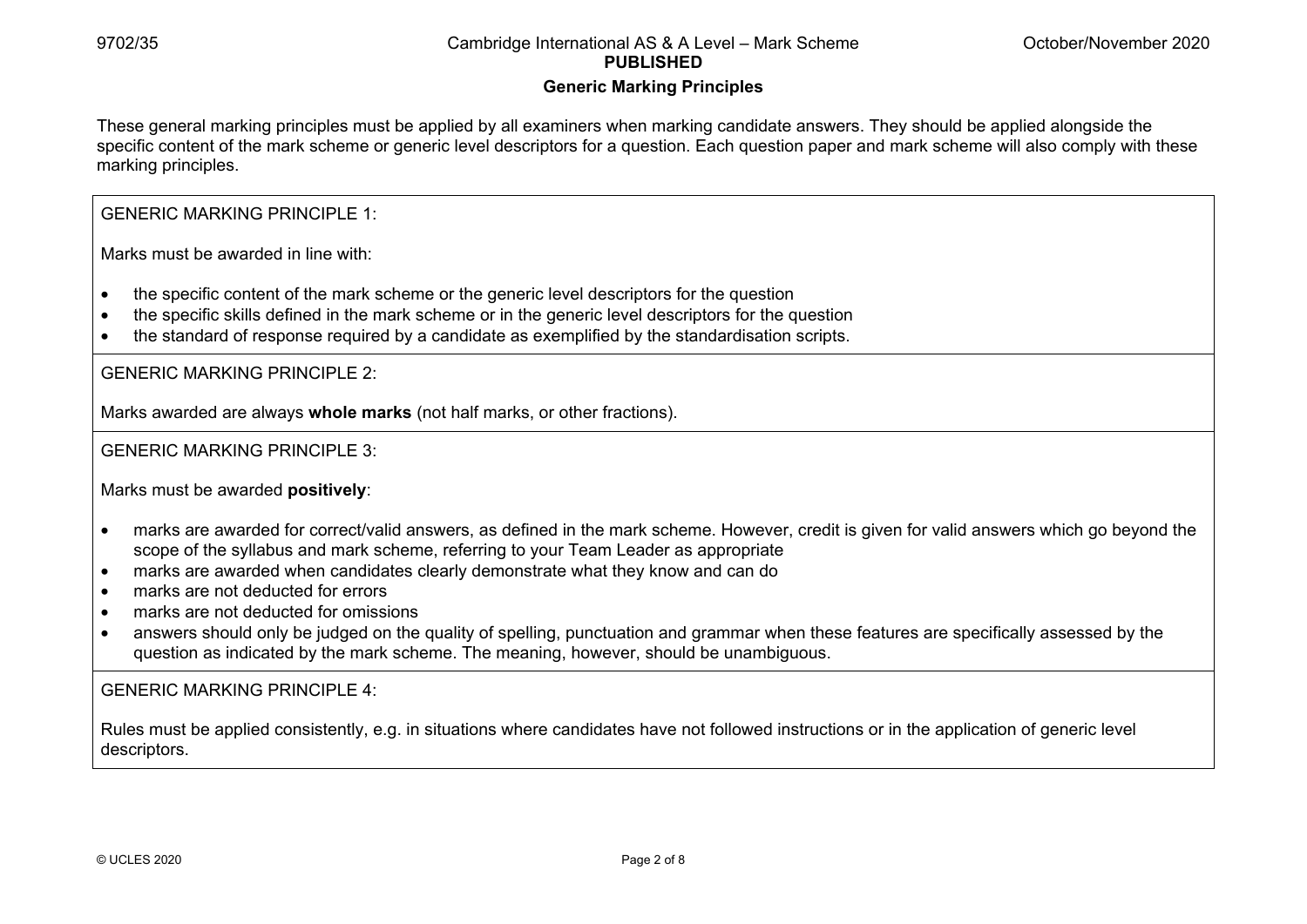### GENERIC MARKING PRINCIPLE 5:

Marks should be awarded using the full range of marks defined in the mark scheme for the question (however; the use of the full mark range may be limited according to the quality of the candidate responses seen).

#### GENERIC MARKING PRINCIPLE 6:

Marks awarded are based solely on the requirements as defined in the mark scheme. Marks should not be awarded with grade thresholds or grade descriptors in mind.

### **Science-Specific Marking Principles**

- 1 Examiners should consider the context and scientific use of any keywords when awarding marks. Although keywords may be present, marks should not be awarded if the keywords are used incorrectly.
- 2 The examiner should not choose between contradictory statements given in the same question part, and credit should not be awarded for any correct statement that is contradicted within the same question part. Wrong science that is irrelevant to the question should be ignored.
- 3 Although spellings do not have to be correct, spellings of syllabus terms must allow for clear and unambiguous separation from other syllabus terms with which they may be confused (e.g. ethane / ethene, glucagon / glycogen, refraction / reflection).
- 4 The error carried forward (ecf) principle should be applied, where appropriate. If an incorrect answer is subsequently used in a scientifically correct way, the candidate should be awarded these subsequent marking points. Further guidance will be included in the mark scheme where necessary and any exceptions to this general principle will be noted.

#### 5 'List rule' guidance

For questions that require *<sup>n</sup>* responses (e.g. State **two** reasons …):

- The response should be read as continuous prose, even when numbered answer spaces are provided.
- Any response marked *ignore* in the mark scheme should not count towards *n*.
- Incorrect responses should not be awarded credit but will still count towards *n*.
- Read the entire response to check for any responses that contradict those that would otherwise be credited. Credit should **not** be awarded for any responses that are contradicted within the rest of the response. Where two responses contradict one another, this should be treated as a single incorrect response.
- Non-contradictory responses after the first *n* responses may be ignored even if they include incorrect science.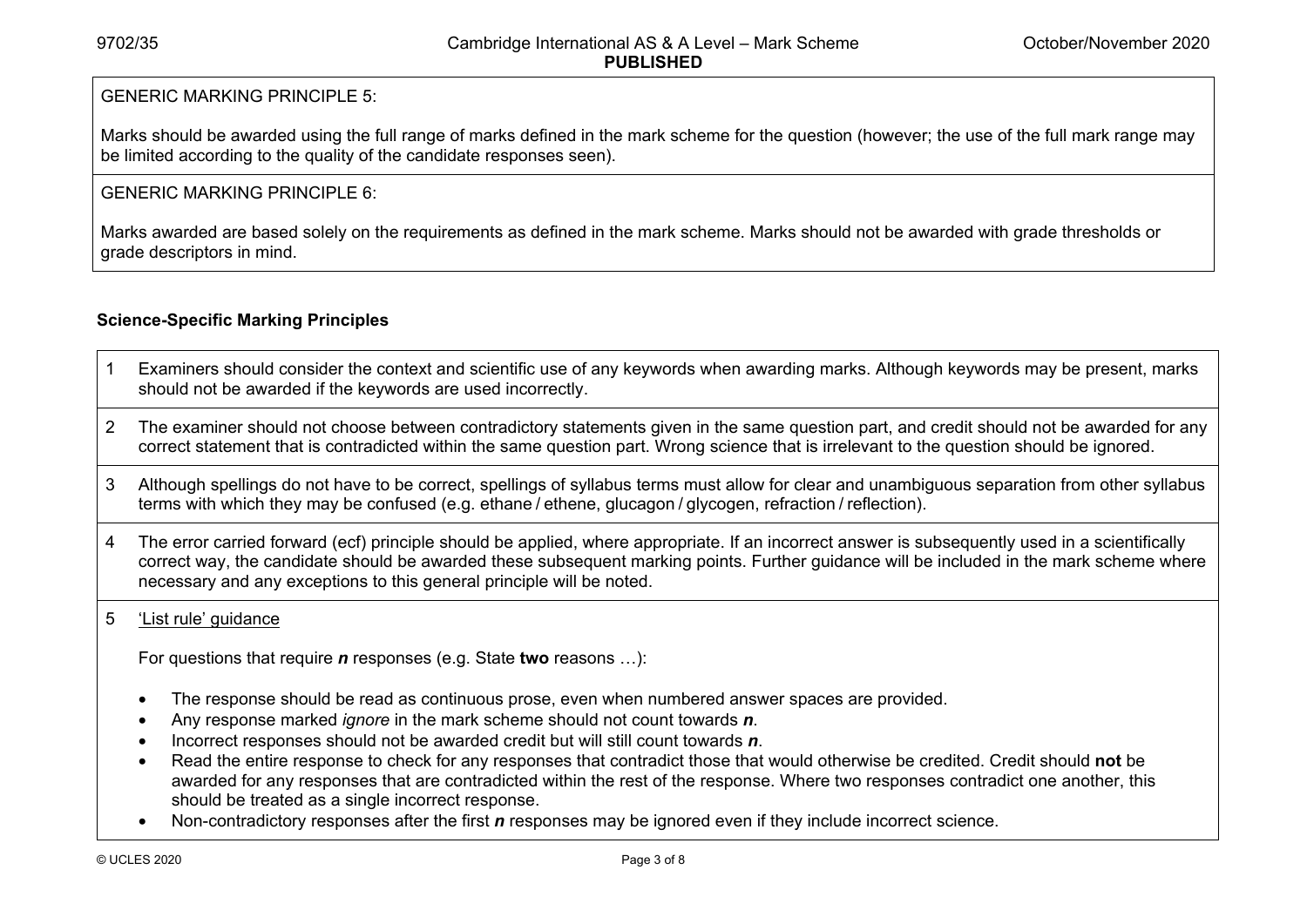#### 6 Calculation specific guidance

Correct answers to calculations should be given full credit even if there is no working or incorrect working, **unless** the question states 'show your working'.

For questions in which the number of significant figures required is not stated, credit should be awarded for correct answers when rounded by the examiner to the number of significant figures given in the mark scheme. This may not apply to measured values.

For answers given in standard form (e.g. a × 10<sup>*n*</sup>) in which the convention of restricting the value of the coefficient (a) to a value between 1 and 10 is not followed, credit may still be awarded if the answer can be converted to the answer given in the mark scheme.

Unless a separate mark is given for a unit, a missing or incorrect unit will normally mean that the final calculation mark is not awarded. Exceptions to this general principle will be noted in the mark scheme.

#### 7 Guidance for chemical equations

Multiples / fractions of coefficients used in chemical equations are acceptable unless stated otherwise in the mark scheme.

State symbols given in an equation should be ignored unless asked for in the question or stated otherwise in the mark scheme.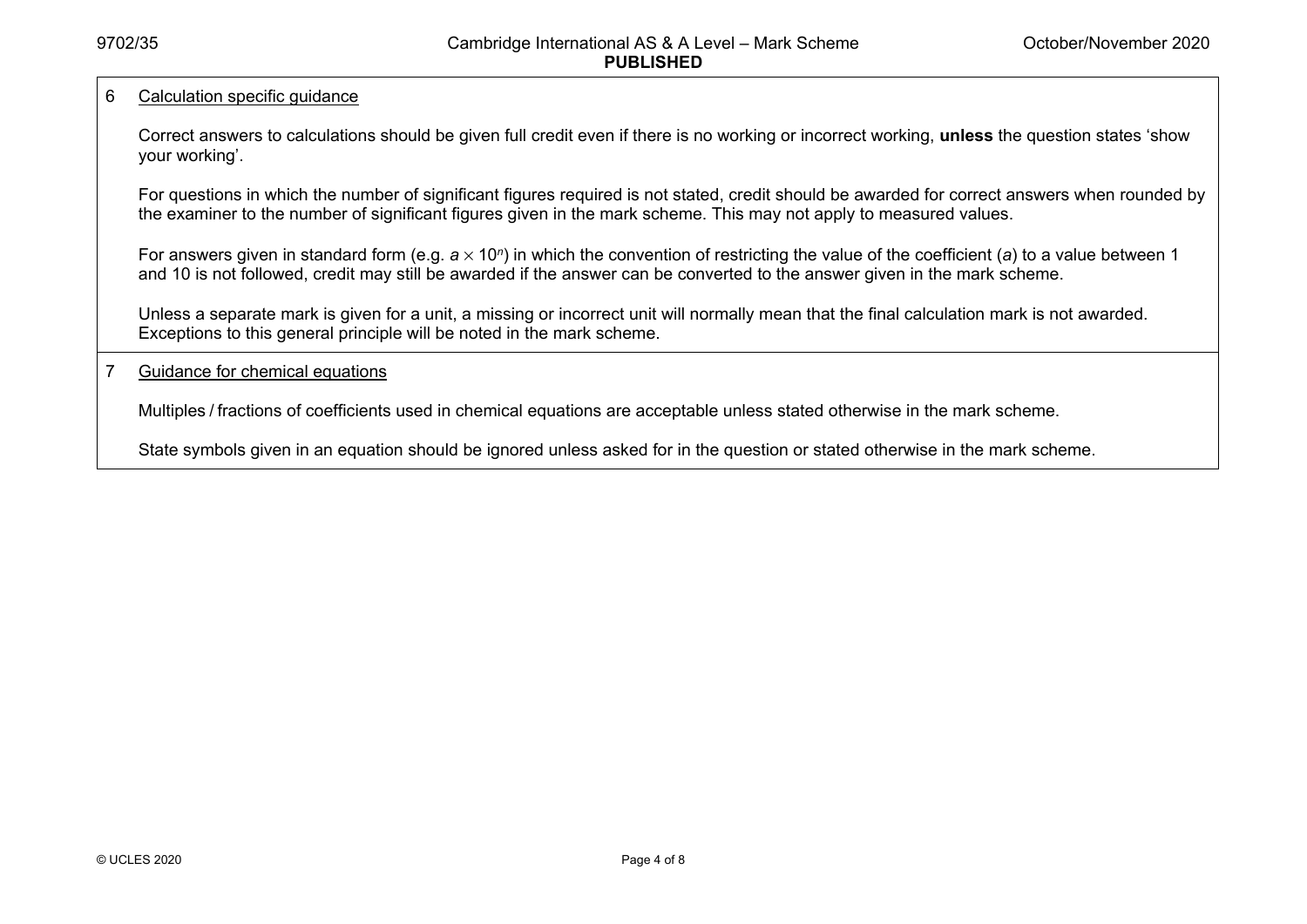| Question | <b>Answer</b>                                                                                                                                                                                                                                                                                                                                  | <b>Marks</b> |
|----------|------------------------------------------------------------------------------------------------------------------------------------------------------------------------------------------------------------------------------------------------------------------------------------------------------------------------------------------------|--------------|
| 1(a)     | Value of $I$ with unit in the range 30.0-50.0 mA.                                                                                                                                                                                                                                                                                              | 1            |
| 1(b)     | Six (or more) sets of readings of R and I (different values of R) with the correct trend and without help from the<br>Supervisor scores 5 marks, five sets scores 4 marks, etc.                                                                                                                                                                | 5            |
|          | Range:<br>Must use $R = 204 \Omega$ and 22.7 $\Omega$ .                                                                                                                                                                                                                                                                                        | 1            |
|          | Column headings:<br>Each column heading must contain a quantity, a unit and a separating mark where appropriate.<br>The presentation of quantity and unit must conform to accepted scientific convention, e.g. $1/I$ (mA <sup>-1</sup> ).                                                                                                      | $\mathbf 1$  |
|          | Consistency of presentation:<br>All raw values of $I$ must be given to 0.1 mA or all to 0.01 mA.                                                                                                                                                                                                                                               | 1            |
|          | Significant figures:<br>All values of $1/I$ must be given to the same number of s.f. as (or one more than) the number of s.f. in raw $I$ .                                                                                                                                                                                                     | $\mathbf 1$  |
|          | Calculation: Values of 1/ <i>I</i> are correct.                                                                                                                                                                                                                                                                                                | $\mathbf{1}$ |
| 1(c)(i)  | Axes:<br>Sensible scales must be used, no awkward scales (e.g. 3:10 or fractions).<br>Scales must be chosen so that the plotted points occupy at least half the graph grid in both x and y directions.<br>Scales must be labelled with the quantity that is being plotted.<br>Scale markings should be no more than three large squares apart. | 1            |
|          | Plotting of points:<br>All observations in the table must be plotted on the grid.<br>Diameter of plotted points must be $\leq$ half a small square.<br>Points must be plotted to an accuracy of half a small square.                                                                                                                           | 1            |
|          | Quality:<br>All points in the table must be plotted (at least 5) on the grid for this mark to be awarded.<br>Trend of points must be correct.<br>It must be possible to draw a straight line that is within $\pm 4 \Omega$ (to scale) on the R axis (normally x-axis) of all plotted<br>points.                                                | 1            |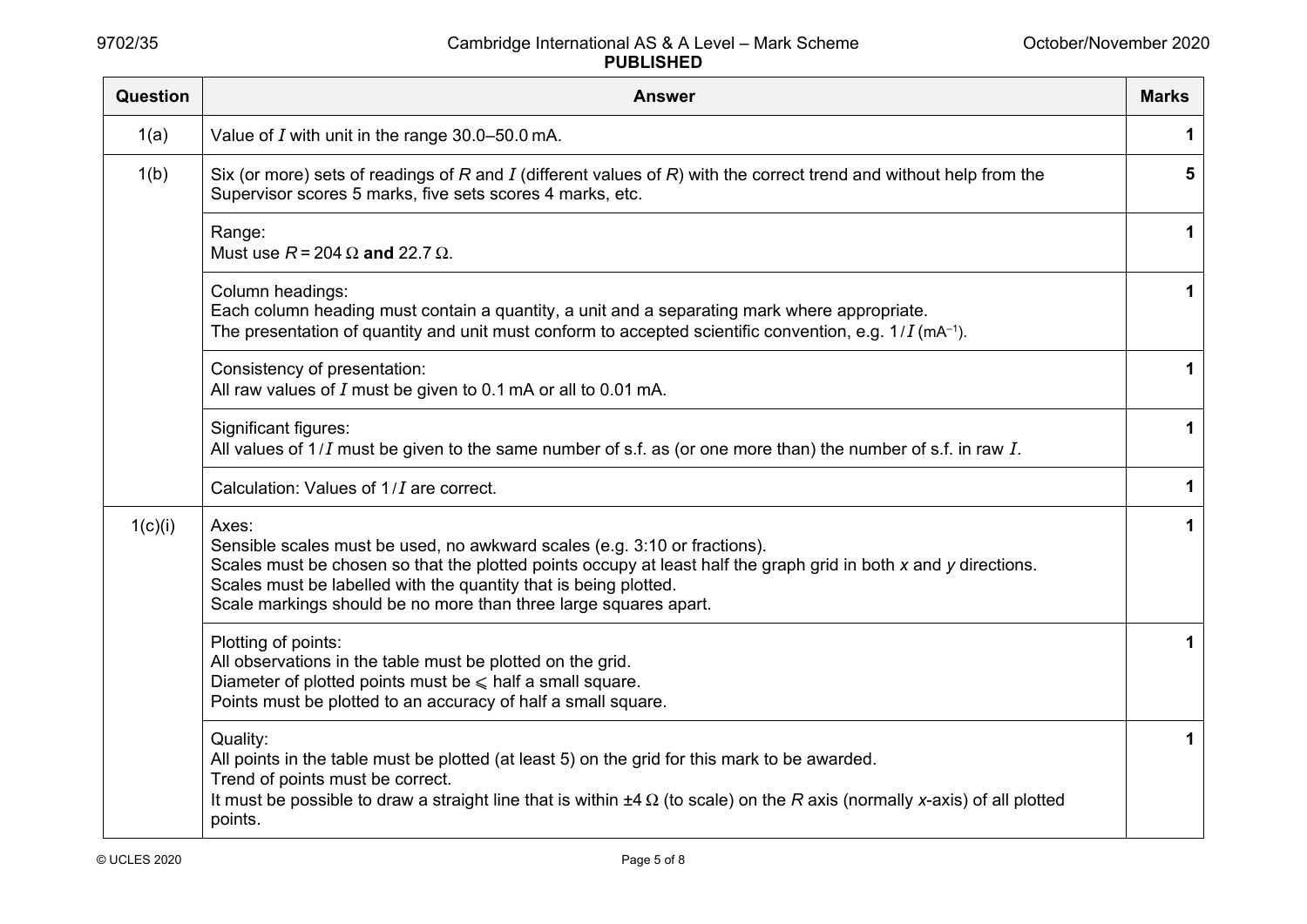| <b>Question</b> | <b>Answer</b>                                                                                                                                                                                                                                                                                                                                                                                                                                                            | <b>Marks</b> |
|-----------------|--------------------------------------------------------------------------------------------------------------------------------------------------------------------------------------------------------------------------------------------------------------------------------------------------------------------------------------------------------------------------------------------------------------------------------------------------------------------------|--------------|
| 1(c)(ii)        | Line of best fit:<br>Judge by balance of all points on the grid about the candidate's line (at least 5 points). There must be an even<br>distribution of points either side of the line along the full length.<br>Allow one anomalous point only if clearly indicated (i.e. circled or labelled) by the candidate. There must be at least five<br>points left after the anomalous point is disregarded.<br>Lines must not be kinked or thicker than half a small square. |              |
| 1(c)(iii)       | Gradient:<br>The hypotenuse of the triangle used must be greater than half the length of the drawn line.<br>Method of calculation must be correct, e.g. not $\Delta x / \Delta y$ .<br>Gradient sign on answer line matches graph drawn.<br>Both read-offs must be accurate to half a small square in both the x and y directions.                                                                                                                                       |              |
|                 | y-intercept:<br>Correct read-off from a point on the line substituted correctly into $y = mx + c$ or an equivalent expression.<br>Read-off accurate to half a small square in both x and y directions.<br><b>or</b><br>Intercept read directly from the graph, with read-off at $R =$ zero, accurate to half a small square.                                                                                                                                             |              |
| 1(d)            | $E = 1$ / gradient                                                                                                                                                                                                                                                                                                                                                                                                                                                       |              |
|                 | $X = E \times y$ -intercept<br>or<br>$X = y$ -intercept / gradient                                                                                                                                                                                                                                                                                                                                                                                                       |              |
|                 | Units for E and X correct (e.g. V and $\Omega$ ).                                                                                                                                                                                                                                                                                                                                                                                                                        |              |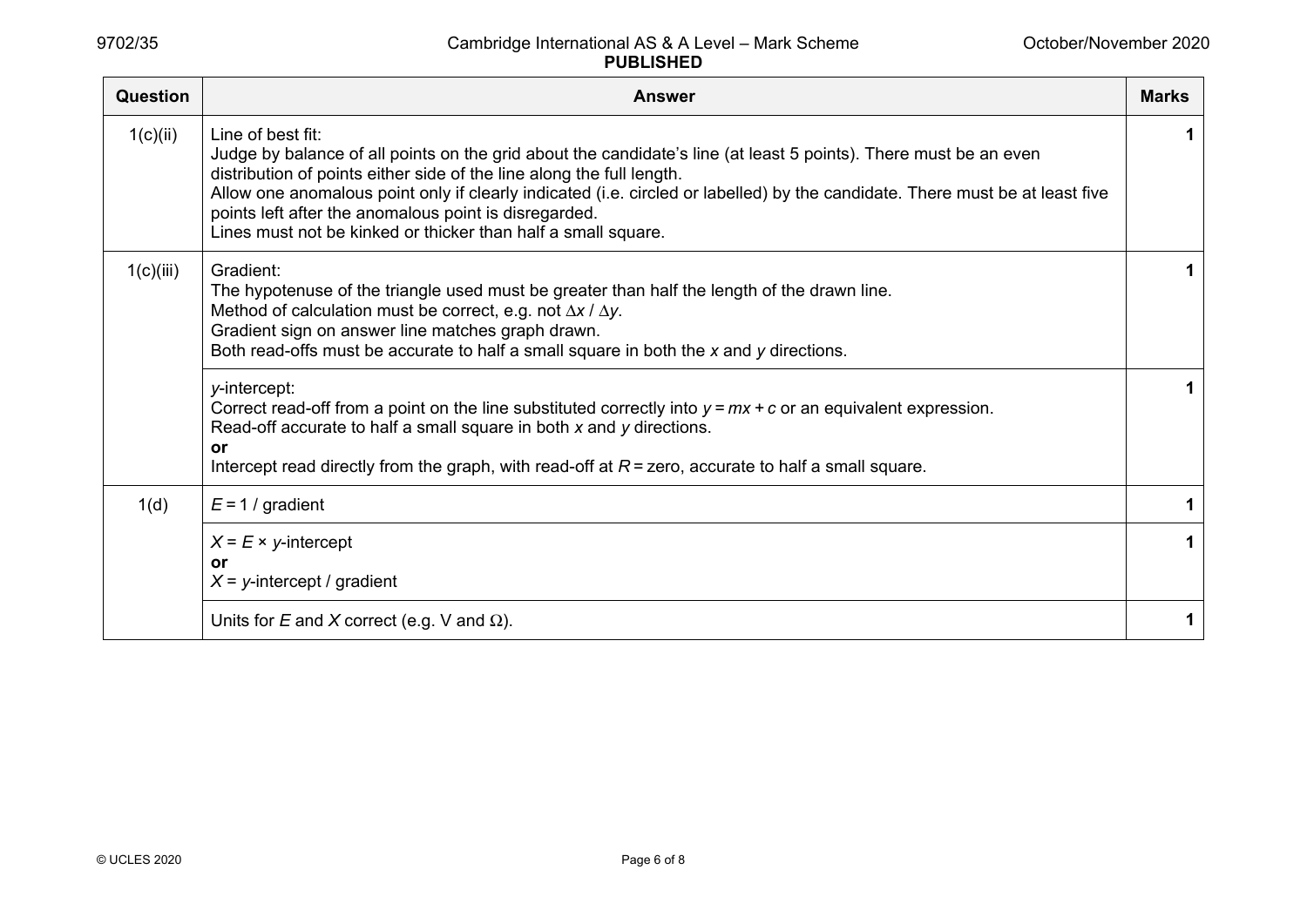| Question  | <b>Answer</b>                                                                                                                                                                                                                                                                                          | <b>Marks</b> |
|-----------|--------------------------------------------------------------------------------------------------------------------------------------------------------------------------------------------------------------------------------------------------------------------------------------------------------|--------------|
| 2(a)(i)   | $p = 7.0 \pm 0.2$ cm<br>$q = 21.0 \pm 0.2$ cm<br>$w = 24.0 \pm 0.2$ cm                                                                                                                                                                                                                                 | 1            |
|           | All raw values recorded to the nearest millimetre.                                                                                                                                                                                                                                                     | 1            |
| 2(a)(ii)  | Correct calculation of $\frac{2q}{p+q}$ .                                                                                                                                                                                                                                                              | 1            |
| 2(b)(i)   | Value of d.                                                                                                                                                                                                                                                                                            | 1            |
| 2(b)(ii)  | Percentage uncertainty based on an absolute uncertainty $\Delta d$ in the range 2–5 mm.<br>If repeated readings have been taken, then the absolute uncertainty can be half the range (but not zero) if working is<br>clearly shown.<br>Correct method of calculation to obtain percentage uncertainty. | 1            |
| 2(b)(iii) | Value of $(w - d)$ correctly calculated from w and d.                                                                                                                                                                                                                                                  | 1            |
| 2(c)(i)   | Valid method, e.g. measure $q / 2$ in several places and draw a straight line with a ruler.                                                                                                                                                                                                            | 1            |
| 2(c)(ii)  | Second q recorded to the nearest mm and half original value of $q \pm 1$ mm.                                                                                                                                                                                                                           | 1            |
| 2(c)(iii) | Second value of d recorded.                                                                                                                                                                                                                                                                            | 1            |
|           | Second value of d is larger than first value of d.                                                                                                                                                                                                                                                     | 1            |
| 2(d)(i)   | Two values of k calculated correctly. The final k values must not be fractions.                                                                                                                                                                                                                        | 1            |
| 2(d)(ii)  | Valid comment consistent with the calculated values of k, testing against a criterion stated by the candidate.                                                                                                                                                                                         | 1            |